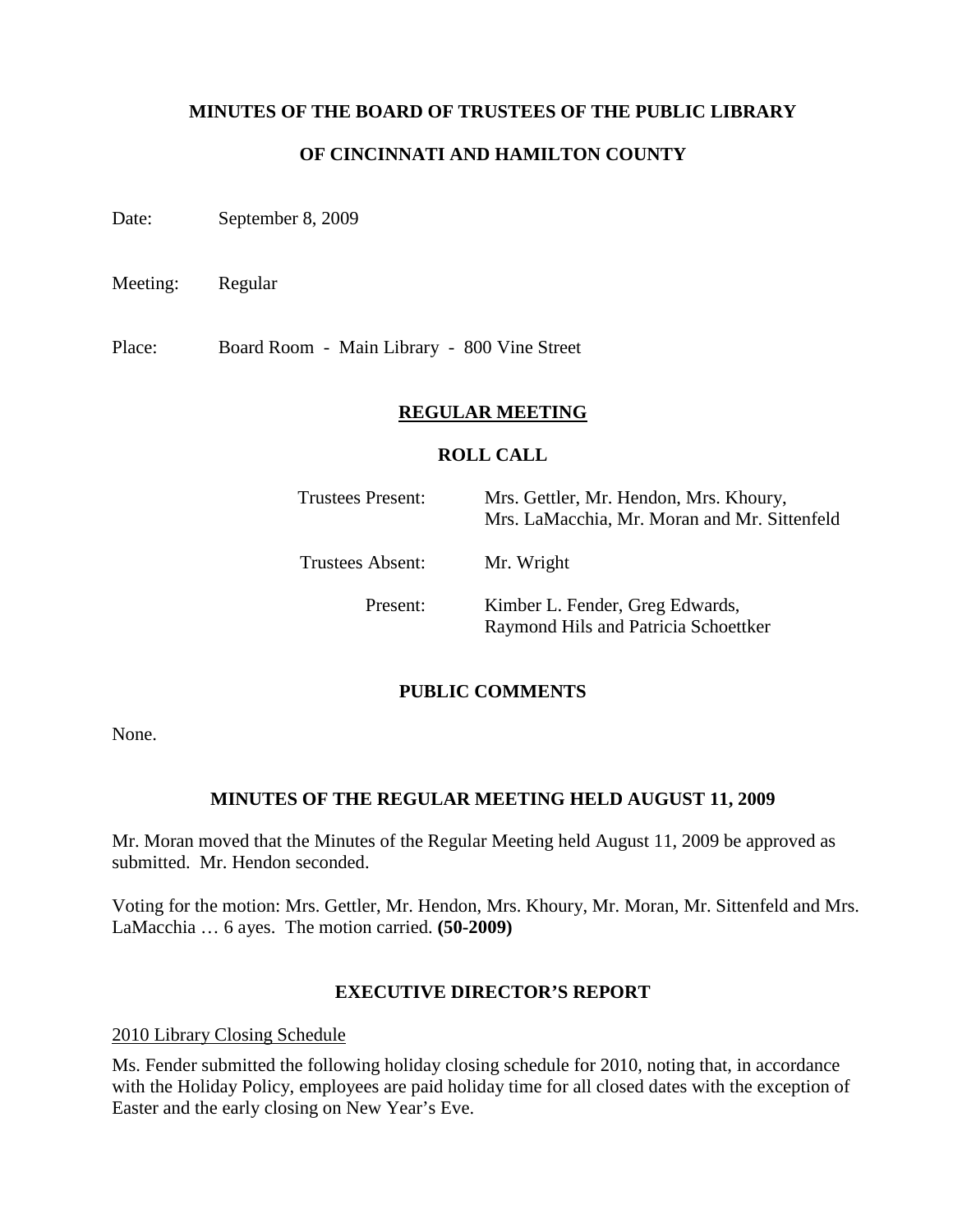Friday, January 1 – New Year's Day Sunday, April 4 – Easter Monday, May 31 – Memorial Day Sunday, July 4 – Independence Day Monday, September 6 – Labor Day Thursday, November 25 – Thanksgiving Day Friday, December 24 – Christmas Eve Saturday, December 25 – Christmas Day Friday, December 31, - New Year's Eve close at 6:00 p.m. (regular schedule) Saturday, January 1, 2011 – New Year's Day

## 2010 Board Meeting Dates

Ms. Fender submitted the following dates for the 2010 Regular Meetings of the Board of Library Trustees, noting that all meetings begin at 9:15 a.m. and are held at the Main Library:

Tuesday, January 12, 2010 (Annual and Regular) Tuesday, February 9, 2010 Tuesday, March 9, 2010 Tuesday, April 13, 2010 Tuesday, May 11, 2010 Tuesday, June 8, 2010 NO JULY MEETING Tuesday, August 10, 2010 Tuesday, September 14, 2010 Tuesday, October 12, 2010 Thursday, November 11, 2010 Tuesday, December 14, 2010

Ms. Fender reported that:

## Greg Edwards Appointed to ALA Subcommittee

• Greg Edwards, Library Services Director, has been selected to serve a two-year appointment on the American Library Association's Annual Conference Program Subcommittee. The subcommittee identifies and develops public library programming for the ALA Annual Conference and approves individual programs, presenters and coordinators.

## Ann Conway Elected to OLC Southwest Chapter Action Council

• Ann Conway, Reference Librarian at the Anderson Branch, was elected to a two-year term on the Ohio Library Council Southwest Chapter's Action Council. This council is responsible for planning the Chapter Conference and keeping libraries within the Chapter informed about legislation.

## MVP Awards

• MVP awards were presented to two staff members: Todd Neal, Security Guard/Operator, Safety and Security Services and Rob Ramsey, Custodial Services Manager, Facilities Department.

Mr. Moran moved that the Executive Director's Report be approved as submitted, including the 2010 closing schedule and board meeting dates. Mr. Hendon seconded.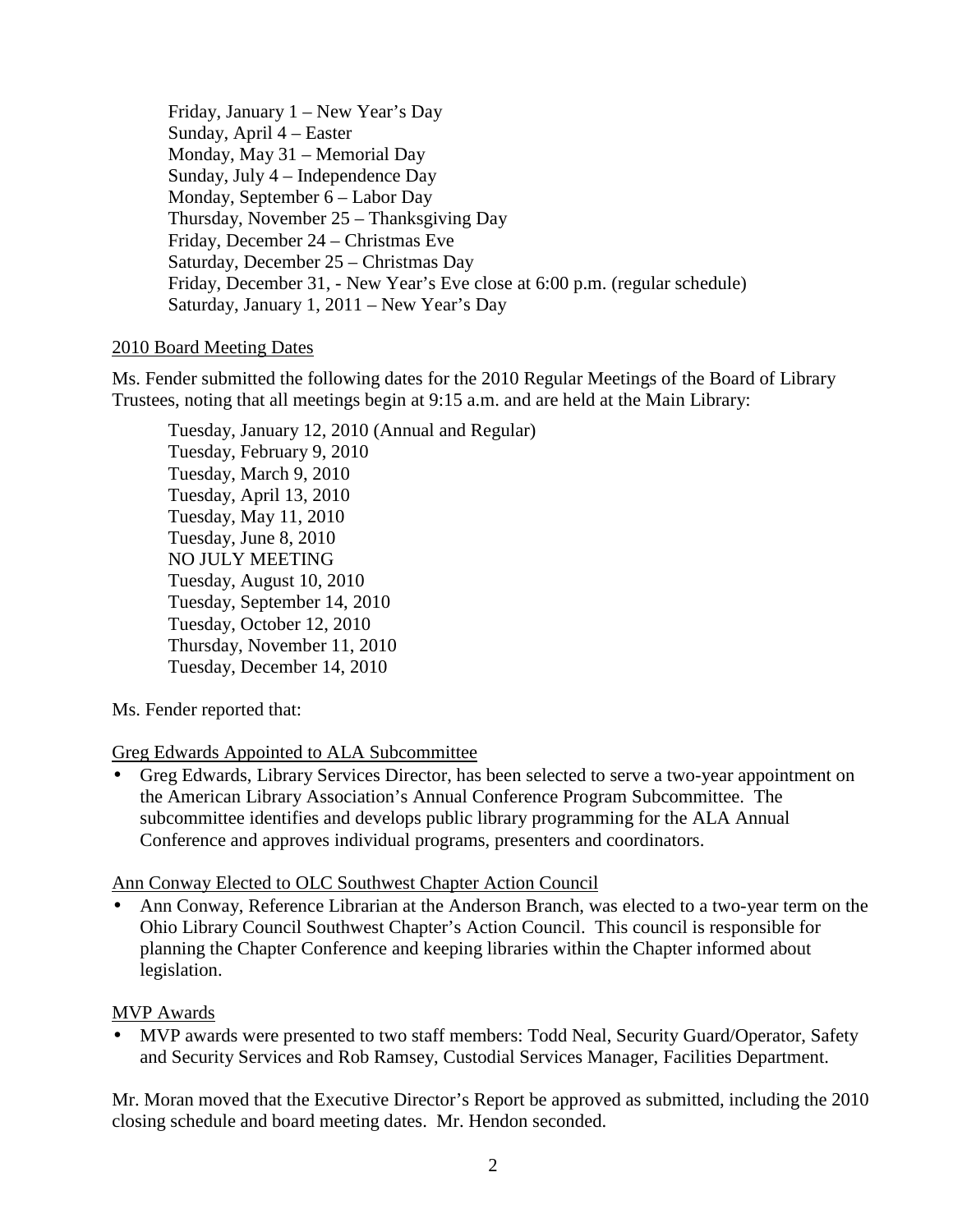Voting for the motion: Mrs. Gettler, Mr. Hendon, Mrs. Khoury, Mr. Moran, Mr. Sittenfeld and Mrs. LaMacchia … 6 ayes. The motion carried. **(51-2009)**

# **LIBRARY SERVICES AND ADMINISTRATION COMMITTEE REPORTS**

## **LIBRARY SERVICES**

Mrs. Khoury introduced Kate Toebbe, Teen Librarian of the Bond Hill Branch.

## Kate Toebbe Awarded Baker & Taylor/YALSA Conference Grant

A Baker and Taylor/Young Adult Library Services Association grant of \$1,000 was given to two librarians in the country, one in a public library and one in a school library, to attend the American Library Association (ALA) Conference in Chicago. Kate Toebbe won this grant by answering a series of essay questions about her involvement in teen services, reasons for wanting to attend the ALA Conference, professional goals and philosophy for library service to young adults. In Chicago, Kate attended conference sessions and workshops, and spent time in the exhibit hall. The highlight of her week was her attendance at YALSA's President Program and Membership Meeting where she received an award to commemorate the grant.

Mrs. Khoury reported that:

#### Redesigned Homepage Launched Today

• a new homepage, which went live this morning, is more customer-friendly and easier to navigate and it provides more graphics front and center for promoting programs, services and Library news.

The Library Moving to Floating Collections

• currently, items returned to a non-owning location are checked-in, routed to a central sorting room at the Main Library, then rerouted to the owning library. This process is time consuming, labor intensive and delays the availability of material in-transit for one to two days.

With floating collections, an item is shelved at the location where it is returned regardless of where it was checked out. This approach provides benefits for both Library and customer:

- Fewer items in-transit, resulting in items being on the shelf and available faster.
- Reduction in the delivery of material by an estimated 40%, resulting in a reduction in workload and overall operating costs.
- Better utilization of the collection budget.
- Branch collections that better meet the community's interests, resulting from customers' request and return patterns.

A project team has been formed with a goal of initiating floating collections at the Library by January 2010.

## Ohio Department of Education Ceases Voucher Program for GED Testing

• as of September 1, the GED test will require payment of a \$40 fee. In the past, passing the GED practice test (5,568 administered by the Library since 2000) would provide a fee waiver for the official GED test, a great incentive to study and take the practice test. The Library will continue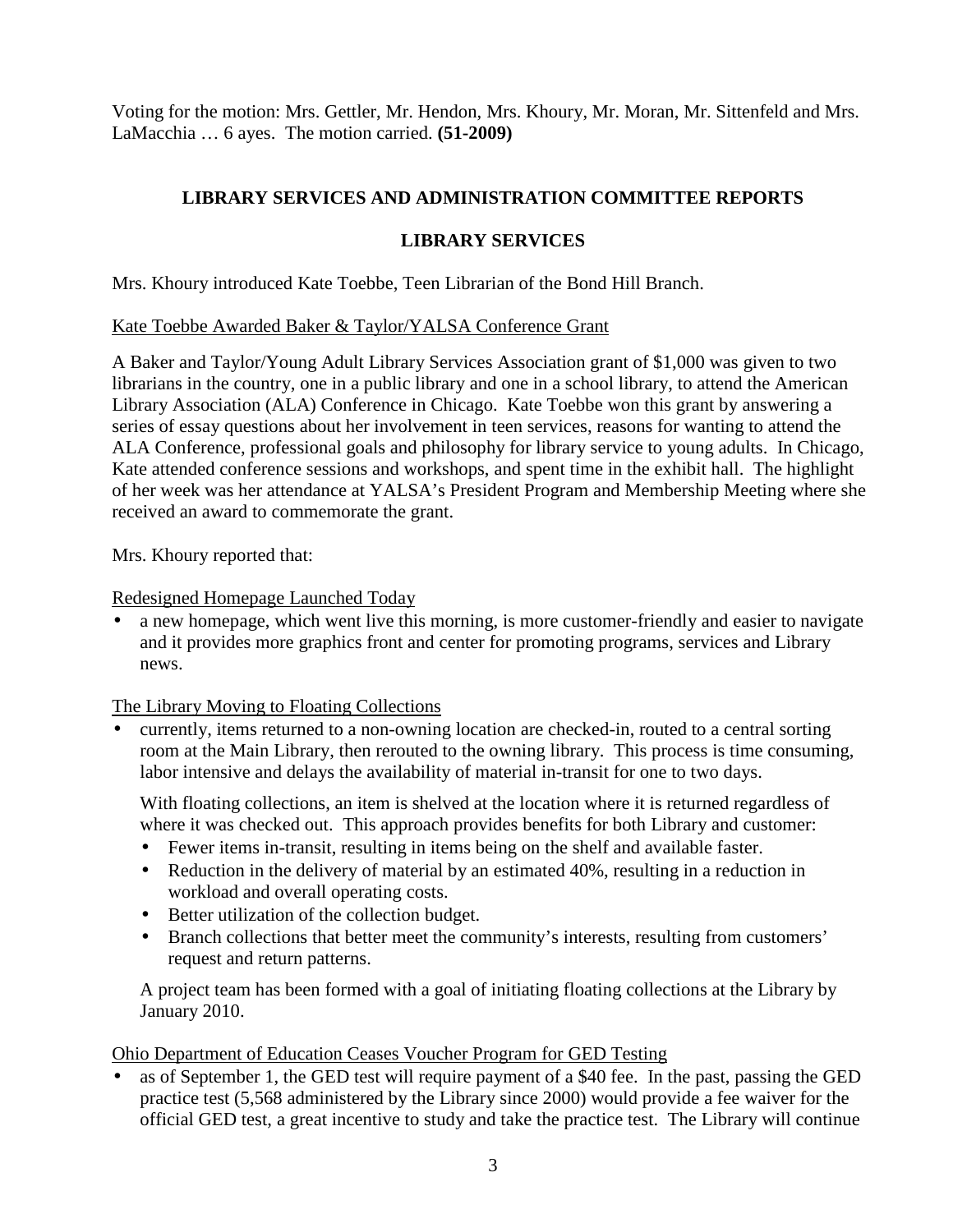to offer the GED practice test for free, since it serves as a gauge to help students decide if they are ready to take the Official GED test.

Urban League to Discontinue Homework Assistance at Avondale and Price Hill Branches

• due to reductions in Urban League of Greater Cincinnati funding, their Center of Excellence homework and tutoring assistance at the Avondale and Price Hill Branches will not be maintained this fall.

#### Programs & Exhibits of Note

Mr. Edwards reported on the following programs:

- *Humana Healthy Kids Zone,* 11 weeks of healthy programs and activities held at fourteen urban Library locations. Over 3,500 children participated in this program funded by a grant from the Humana Foundation.
- *Michael Pollan* lecture entitled *In Defense of Food: An Omnivore's Solution,* co-sponsored with Xavier University, to be held at the Cintas Center on September 27.
- *The Big Read* a community-reading program developed by the National Endowment for the Arts. With an NEA grant, the Library will host The Big Read program in October in partnership with the Cincinnati Park Board and Joseph-Beth Booksellers. The classic title selected by the Library is Mark Twain's *The Adventures of Tom Sawyer*.
- *Down by the Riverside: Life on the Ohio and Mississippi*, a new exhibit (coinciding with the Big Read) featuring the Cincinnati Room collection of first editions from its Mark Twain collection, plus letters, journals, logbooks and images. *Down by the Riverside* will be on view from September 19 to October 18.
- *The Cincinnati Ballet's Frisch's Presents The Nutcracker,* an exhibit of objects from the Cincinnati Ballet's past performances of *The Nutcracker,* including costumes, props, photographs and promotional materials. This exhibit will be in the Atrium of the Main Library from October 5 to January 4.

## Library Usage

Mr. Edwards reported that August circulation increased by 7.3%, with Main and branch usage up 7.7% and 10% respectively. Print usage continues to drive increases with a 12.4% increase over the same month last year. Year-to-date circulation is up 6.5%. Programs held increased 5.7%, program attendance 7.3%.

The top circulating items and statistical reports for the month of August 2009 were submitted.

## **ADMINISTRATION**

#### Personnel Changes

Mrs. Khoury recommended that the Board approve the following personnel changes effective through September 5, 2009:

| <b>ACTION</b> | <b>AGENCY</b> | <b>POSITION TITLE</b> | <b>FTE</b> | <b>EMPLOYEE NAME</b> | <b>EFFECTIVE</b><br><b>DATE</b> |
|---------------|---------------|-----------------------|------------|----------------------|---------------------------------|
| Retirement    | Mariemont     | LSA II                | .00        | Nessler, Carol A.    | 07/31/09                        |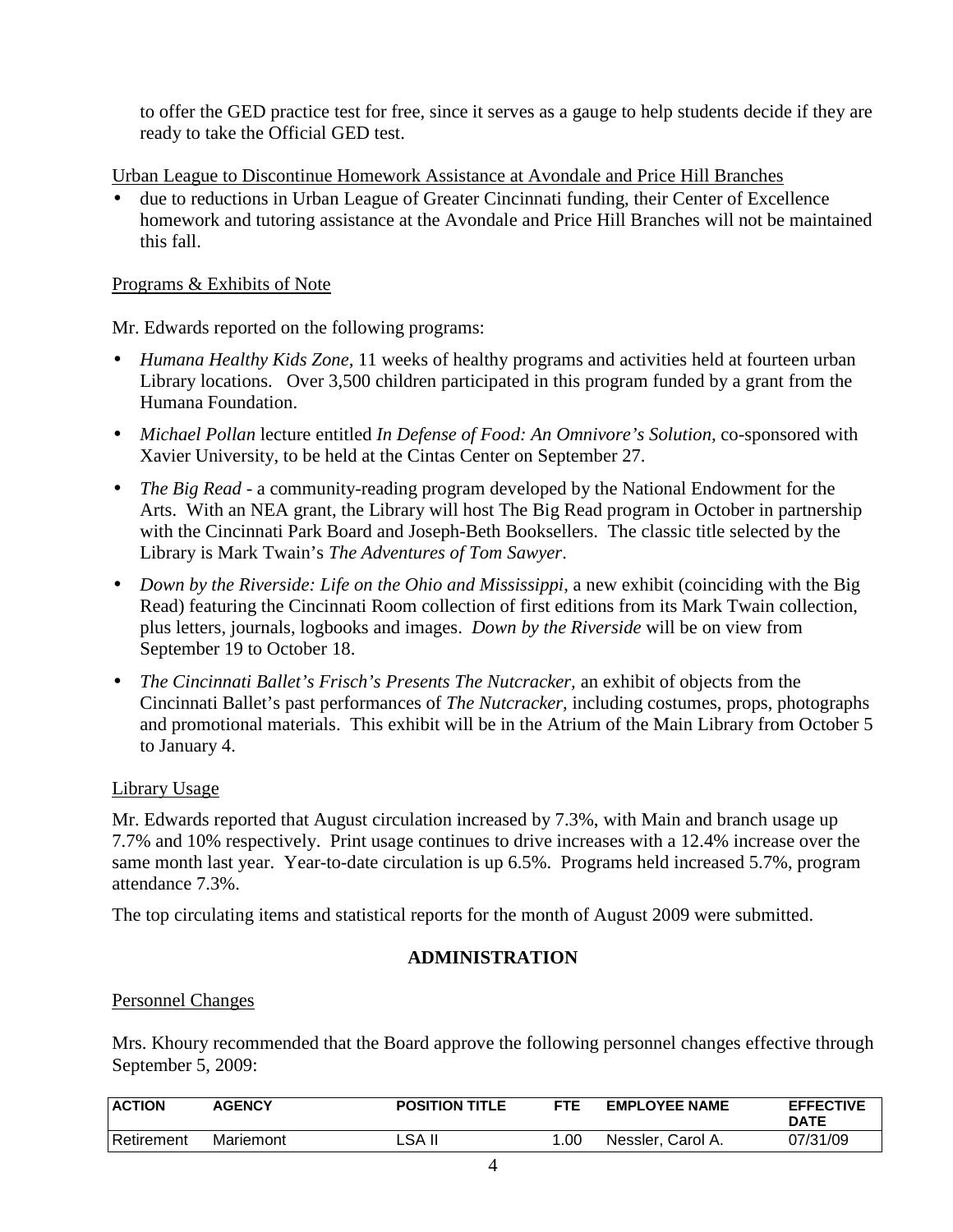| <b>ACTION</b> | <b>AGENCY</b>               | <b>POSITION TITLE</b>           | <b>FTE</b> | <b>EMPLOYEE NAME</b>   | <b>EFFECTIVE</b><br><b>DATE</b> |
|---------------|-----------------------------|---------------------------------|------------|------------------------|---------------------------------|
| Promotion     | <b>Monfort Heights</b>      | LSA I                           | 0.50       | Getz, William J.       | 07/26/09                        |
| Promotion     | Anderson                    | <b>LSA II</b>                   | 1.00       | Hatfield, Judith H.    | 07/26/09                        |
| Promotion     | Information & Reference     | LSA II                          | 1.00       | Wedig, Bradley J.      | 07/26/09                        |
| Appointment   | Madeira                     | <b>Student Shelver</b>          | 0.30       | Flick, Lauren A.       | 08/30/09                        |
| Change        | <b>Outreach Services</b>    | Shelver                         | 1.00       | Phelps, Enos B.        | 07/26/09                        |
| Change        | Information & Reference     | <b>Student Shelver</b>          | 0.25       | Simone, Michelle       | 08/23/09                        |
| Change        | Shipping & Receiving        | Shipping &<br>Receiving Clerk I | 1.00       | Yarbrough, Kevin J.    | 07/26/09                        |
| Departure     | Oakley                      | LSA <sub>I</sub>                | 0.50       | Barten, Christi A.     | 08/01/09                        |
| Departure     | <b>Symmes Township</b>      | LSA I                           | 0.50       | Burris, Deborah L.     | 07/15/09                        |
| Departure     | Covedale                    | <b>Student Shelver</b>          | 0.25       | Byrne IV, John M.      | 07/28/09                        |
| Departure     | <b>Blue Ash</b>             | <b>Student Shelver</b>          | 0.25       | Conlon, Kyle L.        | 08/04/09                        |
| Departure     | Loveland                    | <b>Student Shelver</b>          | 0.25       | Garbarino, Matthew A.  | 08/21/09                        |
| Departure     | <b>Circulation Services</b> | LSA I                           | 0.50       | Johnson, Michael T.    | 08/21/09                        |
| Departure     | Delhi Township              | <b>Student Shelver</b>          | 0.30       | Kaine, Joshua C.       | 08/01/09                        |
| Departure     | Oakley                      | <b>Student Shelver</b>          | 0.30       | Kissling, Alexandra G. | 08/29/09                        |
| Departure     | <b>Homework Central</b>     | Homework Central<br>Manager     | 1.00       | McKenney, Miriam G.    | 08/30/09                        |
| Departure     | <b>Hyde Park</b>            | <b>Student Shelver</b>          | 0.25       | Maloney, Maeve B.      | 08/07/09                        |
| Departure     | Covedale                    | <b>Student Shelver</b>          | 0.25       | Martin, Jeffrey N.     | 08/15/09                        |
| Departure     | <b>Hyde Park</b>            | <b>Student Shelver</b>          | 0.25       | Mendlein, Alyssa K.    | 08/21/09                        |
| Departure     | <b>Blue Ash</b>             | <b>Student Shelver</b>          | 0.25       | Mindrum, Carmelisa     | 08/10/09                        |
| Departure     | Madisonville                | LSA I                           | 0.50       | Mitchell, Sarah F.     | 08/13/09                        |
| Departure     | <b>North Central</b>        | <b>Student Shelver</b>          | 0.30       | Mollmann, Catherine M. | 08/18/09                        |
| Departure     | Corryville                  | LSA I                           | 0.50       | Moore, Neko A.         | 09/05/09                        |
| Departure     | Corryville                  | LSA I                           | 0.50       | Radcliffe, Stacey N.   | 07/30/09                        |
| Departure     | Sharonville                 | <b>Student Shelver</b>          | 0.30       | Ritz, Jeremy N.        | 08/15/09                        |
| Departure     | Westwood                    | <b>Student Shelver</b>          | 0.35       | Runkel, Elyse M.       | 08/27/09                        |
| Departure     | Madeira                     | <b>Student Shelver</b>          | 0.30       | Schneider, Annarose L. | 08/20/09                        |
| Departure     | Green Township              | LSA I                           | 0.50       | Silverman, Anna T.     | 08/01/09                        |
| Departure     | Covedale                    | <b>Student Shelver</b>          | 0.25       | Weber, Stephanie A.    | 08/18/09                        |
| Departure     | <b>TechCenter</b>           | <b>LSA II</b>                   | 0.50       | Westheimer, Sarah B.   | 08/08/09                        |
| Departure     | Sharonville                 | <b>Student Shelver</b>          | 0.30       | Wheeler, Maria L.      | 08/15/09                        |

#### Decertification Petition Filed

Mrs. Khoury reported that the Library received a copy of a decertification petition filed by Jane M. Rosenfeld, an Anderson Branch Reference Librarian, with the state employment relations board ("SERB").

SERB has not yet ruled on the validity of the petition or set a date for an election. At this time, the administration has not yet expressed an opinion on this matter but reserves the right to do so at an appropriate time.

## Holiday Policy (for Non-Union Staff) Revision Requested

Mrs. Khoury presented a recommendation to revise the Holiday Policy for Non-Union staff to award closed holiday pay to staff working fewer than 20 hours per week on a prorated basis and to remove the requirement that a closed holiday that falls on Sunday be observed on the succeeding Monday.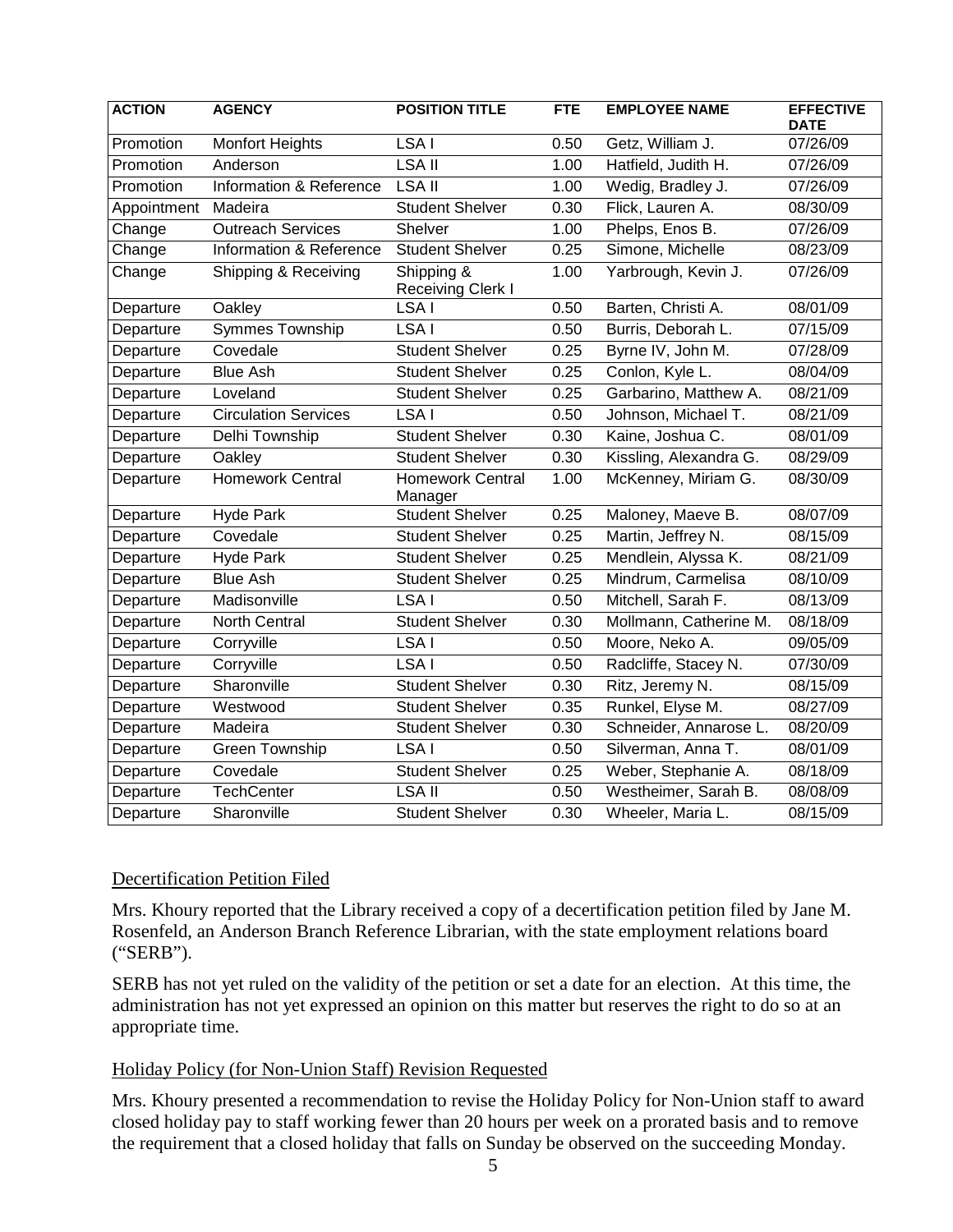In February, Student Assistants positions were reclassified as Student Shelvers. Student Assistants were considered temporary employees and did not receive holiday pay. Under the revised policy, Student Shelvers, who typically work 10-12 hours per week, would receive 2 hours of pay per closed holiday. This revision applies only to non-union staff and has been reviewed by Robert S Brown.

## **Holiday Policy (For Non-Union Staff)**

It is the policy of the Library to permit employees to be absent from work to observe certain holidays. For full time regular staff members, the Library provides eleven legal holidays each year. Holidays will be awarded on the day on which they occur.

For part time staff members the Library provides holiday hours for each of the closed holidays each year for those in the following authorized positions:

- 2 hours for staff in authorized position of less than 20 hours per week
- 4 hours for staff in authorized positions of 20-39 hours per week

Temporary employees will not be compensated for holidays. However, these individuals may make up any hours lost due to the Library closing, provided that hours made up and scheduled hours do not exceed 40 hours in a week.

| <b>HOLIDAY</b>         | <b>OBSERVANCE</b>        | <b>LIBRARY OPEN/CLOSE</b> |
|------------------------|--------------------------|---------------------------|
| New Year's Day         | January 1st              | Closed                    |
| Martin Luther King Day | 3rd Monday in January    | <b>Open</b>               |
| President's Day        | 3rd Monday in February   | $\Omega$                  |
| Memorial Day           | Last Monday in May       | Closed                    |
| Independence Day       | July 4th                 | Closed                    |
| Labor Day              | 1st Monday in September  | <b>Closed</b>             |
| Columbus Day           | 2nd Monday in October    | Open                      |
| Veteran's Day          | November 11th            | Open                      |
| Thanksgiving Day       | 4th Thursday in November | <b>Closed</b>             |
| Christmas Eve          | December 24th            | Closed                    |
| Christmas Day          | December 25th            | Closed                    |

The eleven approved holidays are:

On those holidays when the Library remains open, eligible staff members, who are not scheduled off for that holiday, may escrow the time for use at a later time. Such holiday time may be accumulated up to forty hours. No additional holiday time will be credited to an employee beyond this number.

Employees required to work on closed holidays will be compensated for the hours they work plus the holiday time.

Regular full-time employees are granted a personal holiday each year. Employees hired full-time prior to January 1, 1973 receive this day as of January 1. Employees hired full-time on or after this date, receive this day in the pay period of their full-time employment anniversary.

No holiday time may be used prior to the actual date of the holiday. Holiday time may not be taken in units of less than 15 minutes and the total time taken must be divisible by 15.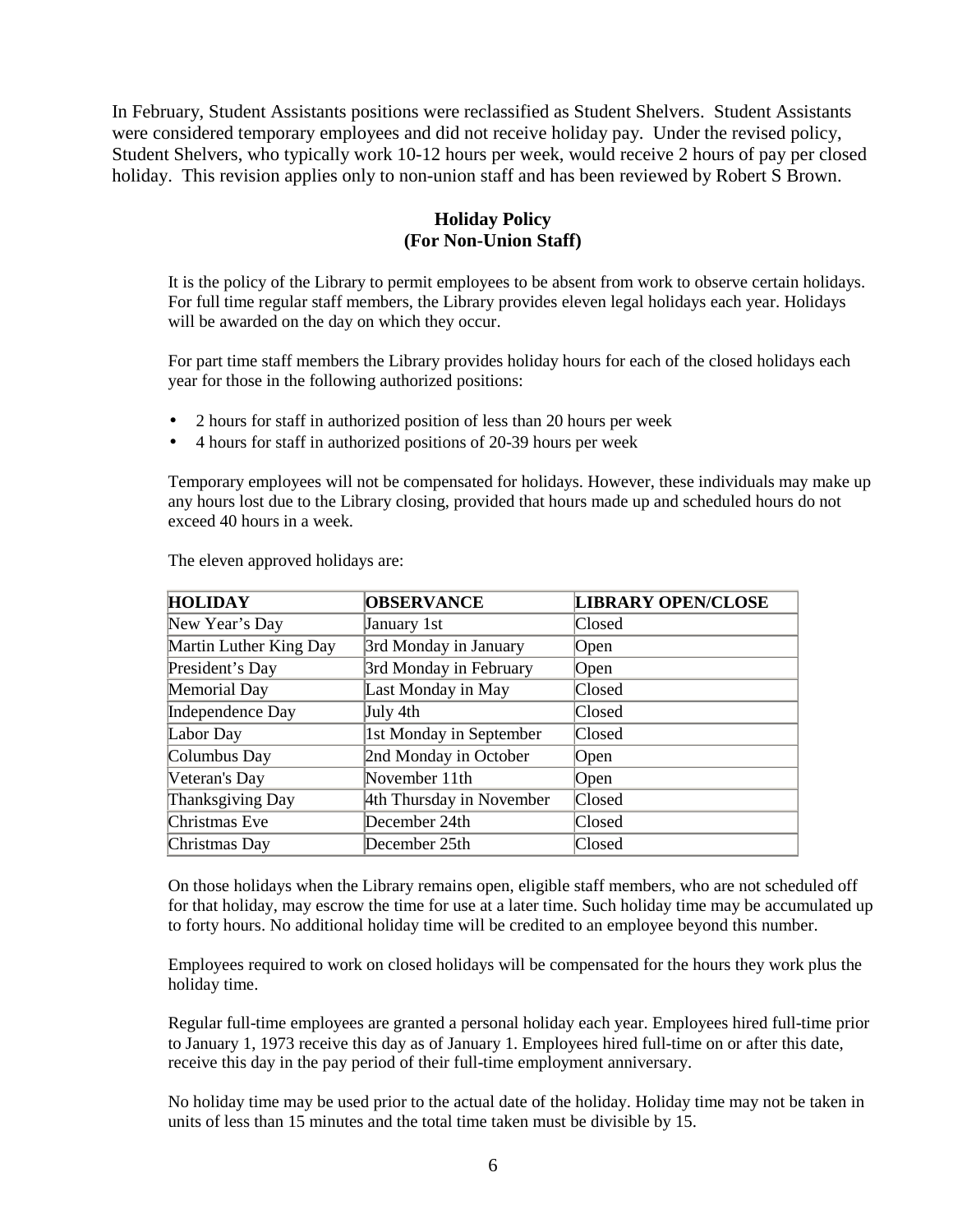If any employee retires, resigns, or is discharged, they will be paid in a lump sum for any accrued holiday hours. In the event of the death of an employee, payment will be made to the estate. Accrued holiday hours must be used to cover any approved absence. Except in the case of emergencies, use of these hours must be scheduled in advance.

**Effective:** 9/8/2009

Mrs. Khoury also reported that:

#### Library's FSA Plan Updated in Accordance with New IRS Requirement

• the Library's Flexible Spending Account (Section 125 plan) has been amended to allow for special enrollment rights that extend and expand the state children's health insurance program, as required by passage of the Children's Health Insurance Program Reauthorization Act of 2009, effective April 1, 2009.

## Early Retirement Incentive

• upon review, it is evident that a voluntary early retirement plan is not a viable option for cost savings in our current situation. State law permits Ohio's public employers to establish a retirement incentive plan that allows an employer to purchase additional service credit for eligible employees, enabling those employees to retire early. However, before offering early retirement incentives, an employer must have had a plan in place for one year. Further, the employer's cost of the service credit is the amount of the additional retirement liability, including health care liability, as calculated by OPERS. This cost would be more than employee and employer contributions.

Under Ohio law, an early retirement incentive plan is mandatory for state agencies that lay off significant numbers of staff. Since libraries are not specifically mentioned, a legal opinion will be sought as to whether this requirement applies to public libraries.

Mrs. Khoury moved that the Board approve the Library Services and Administration Committee report as submitted, including personnel changes and revision of the holiday policy (for non-union staff). Mr. Moran seconded.

Voting for the motion: Mrs. Gettler, Mr. Hendon, Mrs. Khoury, Mr. Moran, Mr. Sittenfeld and Mrs. LaMacchia … 6 ayes. The motion carried. **(52-2009)**

# **FISCAL OFFICER'S REPORT**

## Theft at Avondale Branch

In accordance with the Library's *Theft of Library Property* policy, Ms. Schoettker reported a theft of cash and equipment from the Avondale Branch on September 2, when someone broke into the branch and stole the coin tower for the public copier and printers. The coin tower would have held at least \$34 (the reserve), perhaps as much as \$100. The coin tower is valued at about \$3,000. The Cincinnati Police were notified.

This is the second theft of Avondale's copier monies in 3 months. During a break-in in June, the thief pried open the coin tower and took \$86 in cash. We received an insurance reimbursement of \$2,476.85 for that loss of cash and the damage to our equipment.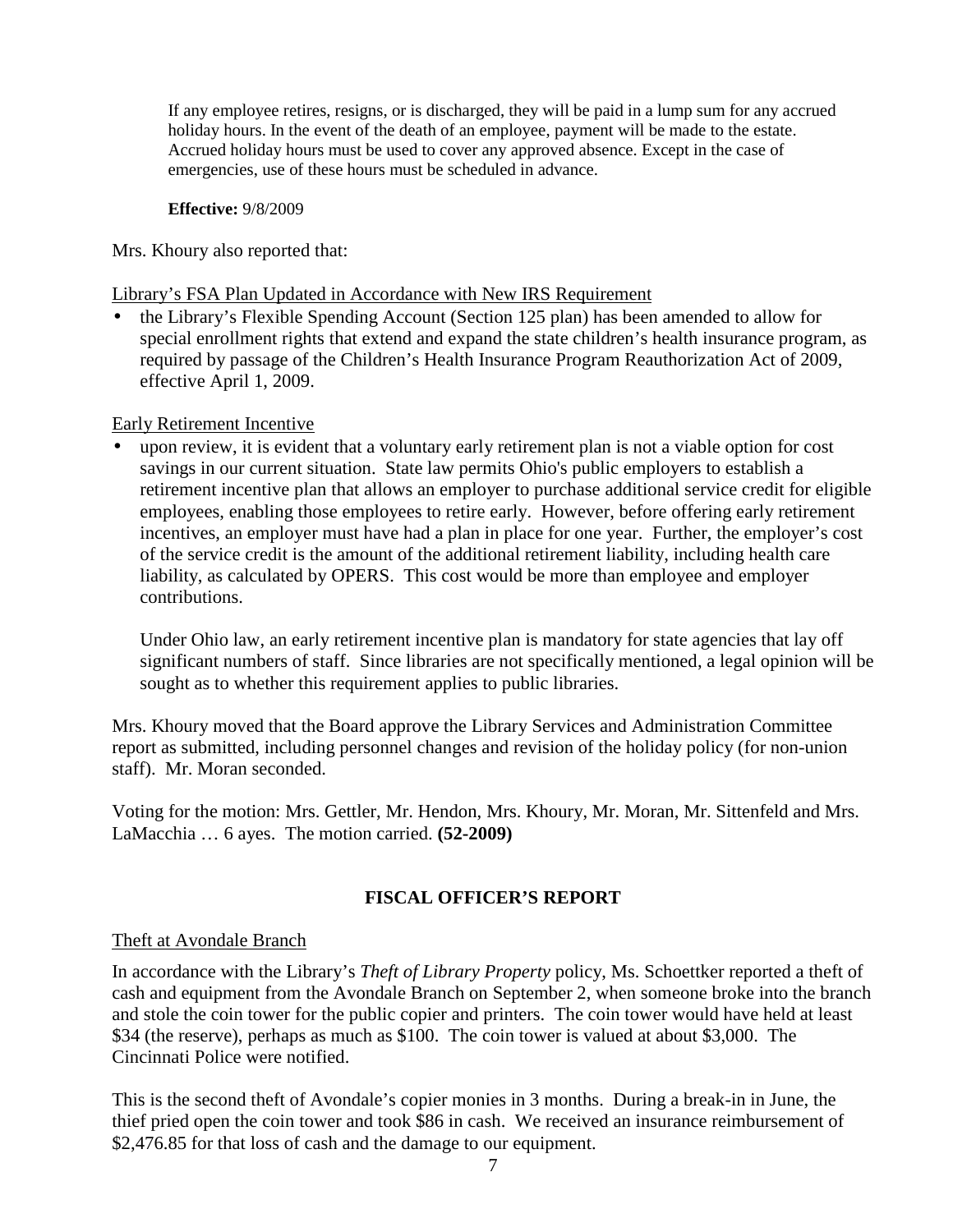### Ms. Schoettker also reported that:

#### Public Library Fund

• the September PLF distribution will be \$2,624,873.62. Year-to-date receipts reflect a drop of 11.2% compared to 2009 budgeted income, 17.3% compared to the same period in 2008.

#### Monthly Financial Report

• the financial report was submitted for the period ending August 31, 2009. She noted that the balances of the St. Bernard and Reading Funds were transferred this month to General Fund.

#### Investment Report

• the investment report was submitted for the month ending August 31, 2009.

Mr. Hendon moved that the Board approve the Fiscal Officer's Report including the financial and investment report as submitted. Mrs. Gettler seconded.

Voting for the motion: Mrs. Gettler, Mr. Hendon, Mrs. Khoury, Mr. Moran (except pass on investment report), Mr. Sittenfeld and Mrs. LaMacchia … 6 ayes. The motion carried. **(53-2009)**

## **FINANCE AND AUDIT COMMITTEE REPORTS**

#### Fey Fund

Mr. Moran presented a recommendation to amend the purpose of the Fey Fund to unrestricted usage so that it can be used to purchase a new firewall and other needed equipment.

In 1997, the Library received a bequest from the estate of Annabel Fey. Per the terms of the will, the bequest was "unrestricted and the Board of Trustees or the governing body may use and expend the same for the benefit of such Library in any manner it deems appropriate". Upon the recommendation of staff, the Board approved establishing the Annabel Fey fund for the purpose of enhancing the visual appeal of the Library, including but not limited to supporting the display, repair, preservation and purchase of art for the Library. Since 1997, the fund has been used for major art projects such as the restoration and housing of our stained glass windows and our Fontayne and Porter daguerreotype, as well as small framing jobs.

The Library's firewall must be replaced at a cost of approximately \$42,000. The capital dollars that would have paid for this expense are needed now for operating expenses, but the Fey Fund has an available balance of \$47,495.46.

#### 2009 Annual Appropriations

Mr. Moran presented a request to revise the 2009 Annual Appropriation Resolution as follows:

| Fund                            |            | Revision      |
|---------------------------------|------------|---------------|
| <b>Fey Fund</b>                 |            |               |
| Purchased & Contracted Services |            | \$ (2,081.44) |
| Capital Outlay                  |            | 2,081.44      |
|                                 | Net Change | \$0.00        |
| <b>Dater Fund</b>               |            |               |
| Supplies                        |            | \$9,800.00    |
|                                 |            |               |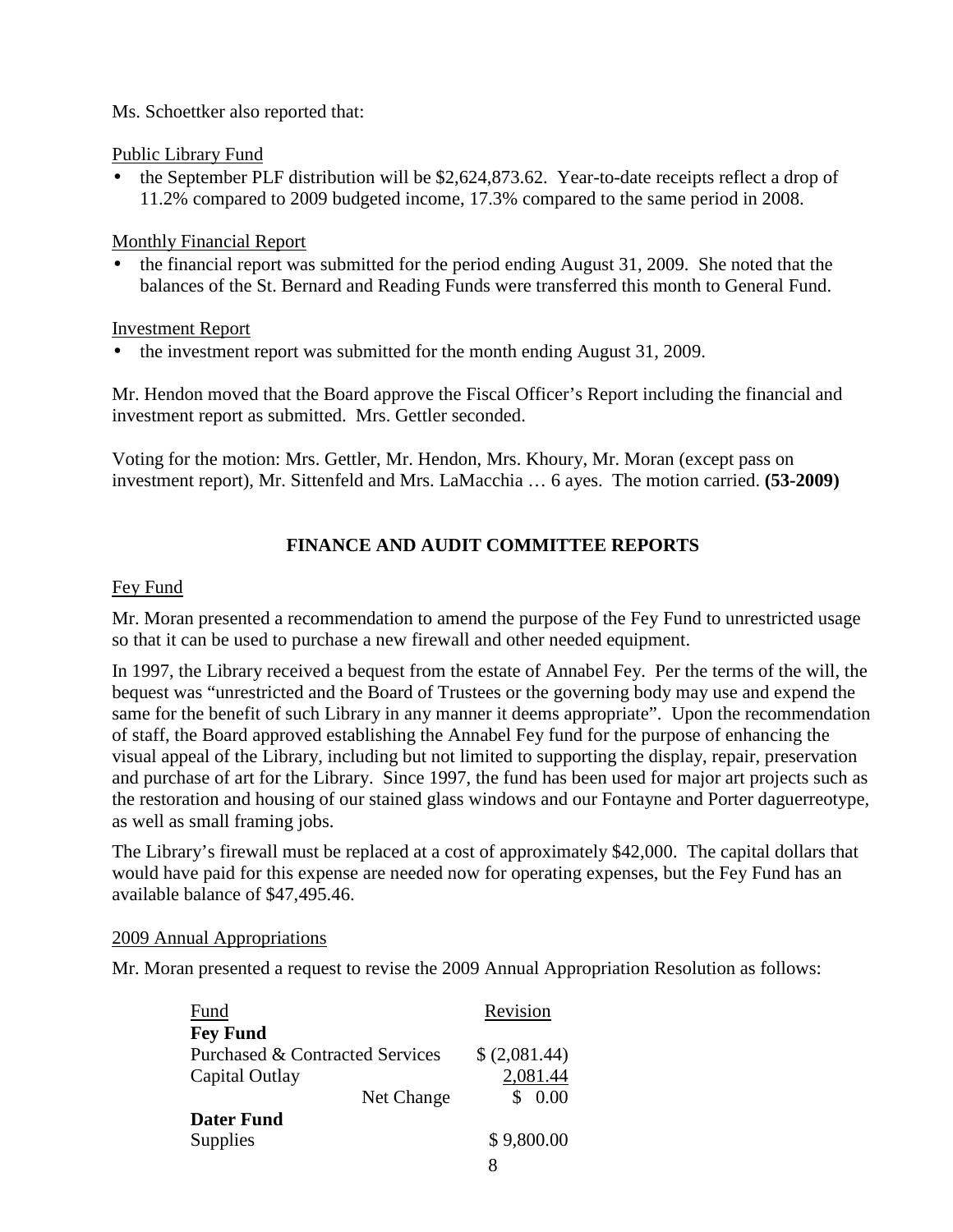| Library Materials |            | (9,800.00) |
|-------------------|------------|------------|
|                   | Net Change | \$ 0.00    |

The change to the **Fey Fund** shifts the appropriation remaining in Purchased & Contracted Services to Capital Outlay so that the full balance can be used for replacement of the firewall and other equipment.

The **Dater Fund** change allow for the purchase of additional computers and computer supplies for the children's area of the Westwood Branch.

Mr. Moran moved that these recommendations be approved as submitted. Mr. Hendon seconded.

Voting for the motion: Mrs. Gettler, Mr. Hendon, Mrs. Khoury, Mr. Moran, Mr. Sittenfeld and Mrs. LaMacchia … 6 ayes. The motion carried. **(54-2009)**

## **FACILITIES COMMITTEE REPORT**

No Report.

## **DEVELOPMENT COMMITTEE REPORT**

Mrs. Gettler reported that:

Library Foundation

• the Library Foundation is accepting online donations through their page on the Library's website. Access through the GuideStar Foundation and Network for Good allows the donor to review the IRS 990 of the Library Foundation and other pertinent information prior to making their donation. Gifts can be sent through credit card, PayPal or check.

Friends of the Public Library

the Friends Annual Summer Warehouse Sale, held August  $13 - 16$ , grossed \$35,725. The next mini-sale will be held at the Covedale Branch Library on September 18 and 19.

Mr. Sittenfeld suggested that the Library Board take action to express their thanks to Friends volunteers. Mrs. LaMacchia suggested volunteering to work with them at the next June book sale. Plans are underway to recognize the Anderson Friends for the \$1 million raised in their book sales.

The report was received and filed.

## **COMMUNITY AND PUBLIC RELATIONS COMMITTEE REPORT**

Mr. Sittenfeld presented a report on promotion and planning, notable media coverage, press releases and community outreach. The report was received and filed.